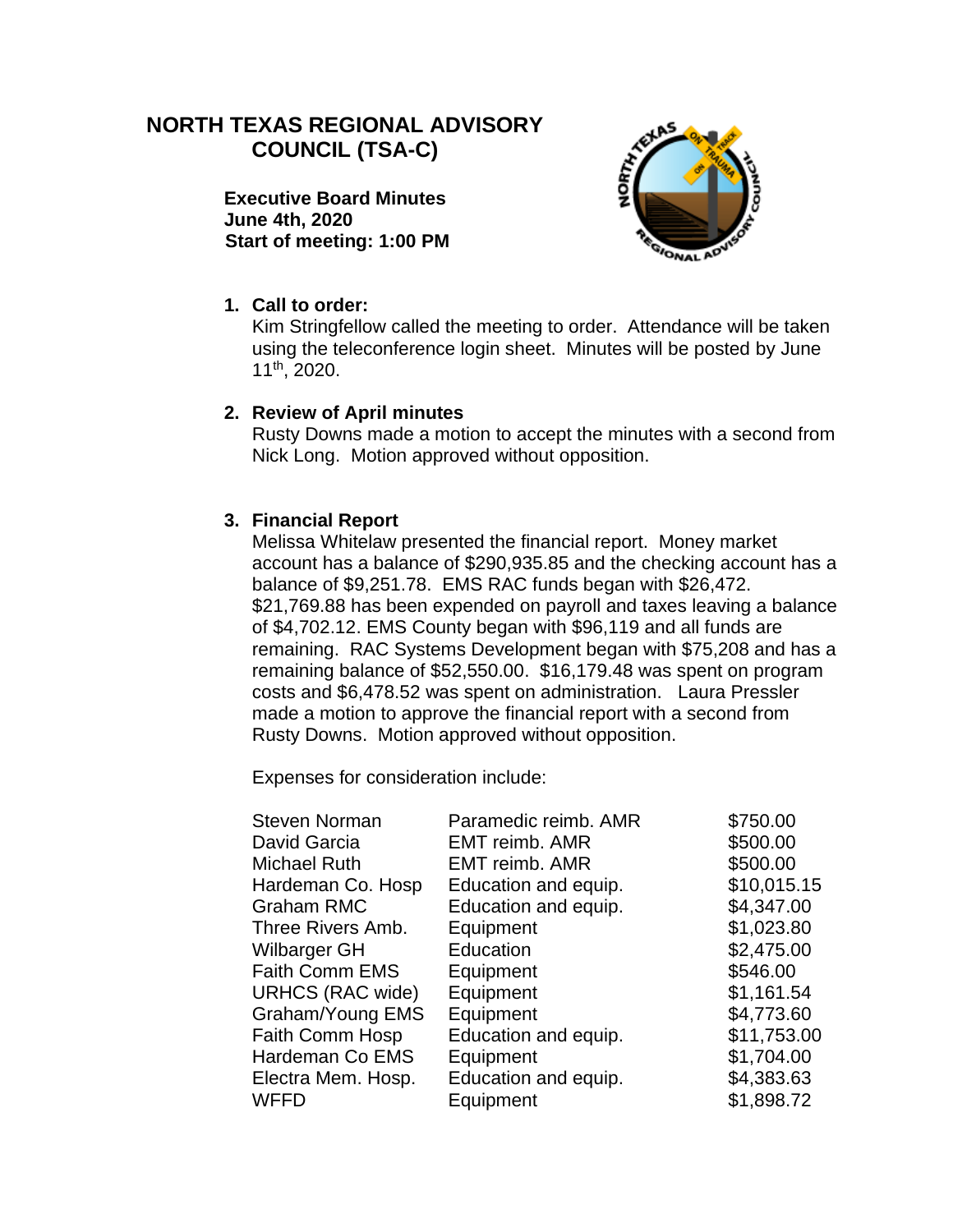| Crowell VFD    | Equipment                | \$559.00 |
|----------------|--------------------------|----------|
| Angel Portillo | EMT reimb. Burk VFD (GF) | \$500.00 |

Office supplies and Executive Director's salary approved at committee level.

Roger Ritchie made a motion to approve expenses with a second from Laura Pressler. Motion approved without opposition.

#### **4. Executive Reports**

**a. Chair:** Kim Stringfellow and Melissa Whitelaw proposed a temporary change to the NTRAC attendance requirements for compliance. Compliance will be achieved if 3 of 5 meetings attended versus the original 4 of 6. This change is due to NTRAC cancelling the February meeting due to bad weather.

Jacky Betts made a motion to approve expenses with a second from Roger Ritchie. Motion approved without opposition.

Kim also relayed that the August GETAC meetings will be held by conference call. The November meetings and EMS conference are still on track to be in person.

**b. Executive Director:** Melissa is still available to help with any RAC questions or concerns. If a question is COVID-19 related it is best to contact Shane Comer at [scomer@ncttrac.org.](mailto:scomer@ncttrac.org) If an email is sent to Melissa she will forward it on to Shane.

#### **5. Committee Reports**

- **a. Trauma Coordinators:** Seymour Hospital received a level 4 trauma designation.
- **b. PHEMS:** Melissa Whitelaw still needs the majority of pass through receipts. A proposal was made for an LPG project: 2 TruMan Trauma X for \$7,000 each and training packs for regional training. Melissa Whitelaw will send an email to the prehospital group for approval.
- **c. PIE:** Laura Pressler informed board that the September ALS class is almost full. She also spoke about Texas being #1 in pediatric hot vehicle deaths. She will be purchasing 2 decal posters that show the temperature inside versus outside a car.